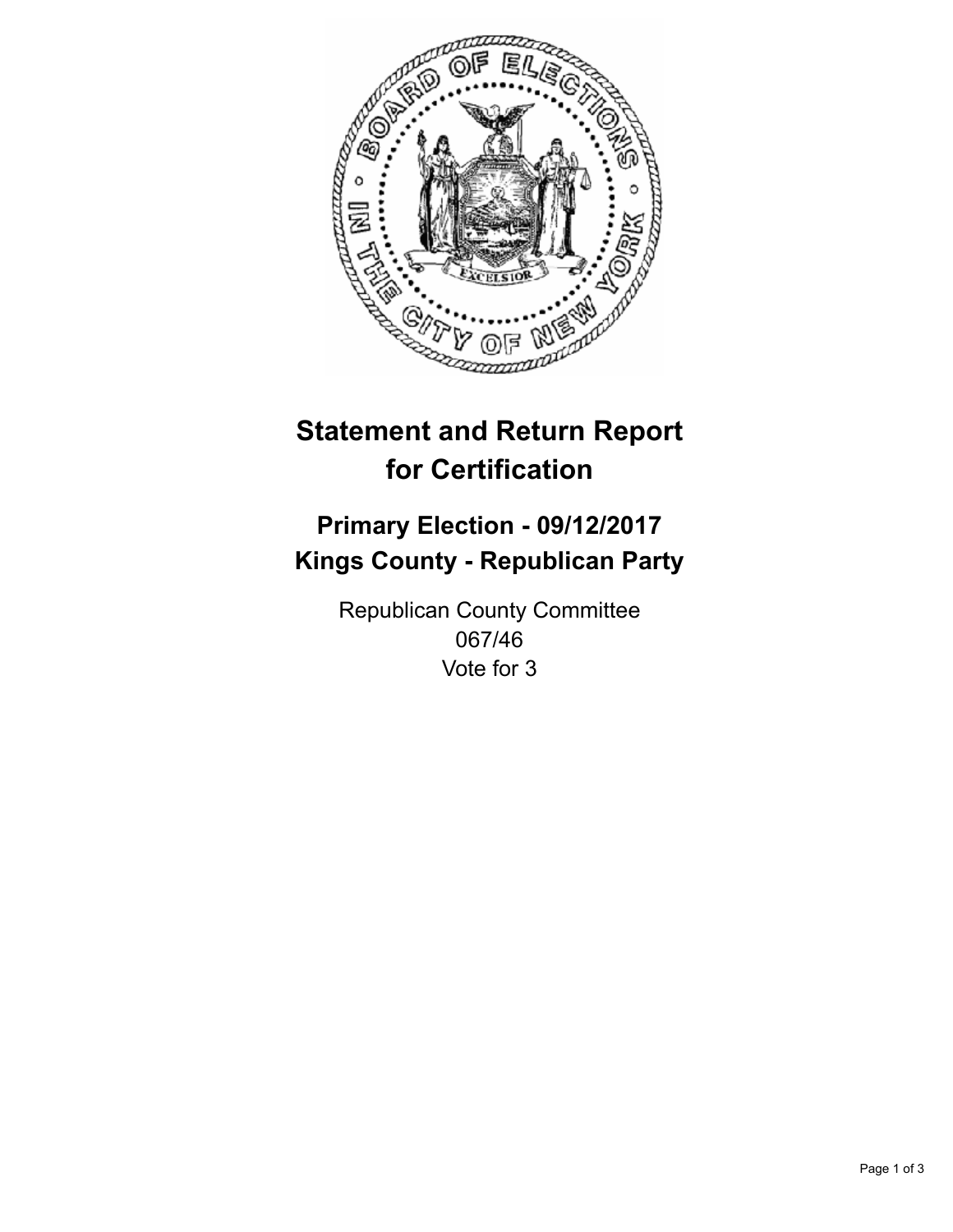

## **Assembly District 46**

| <b>PUBLIC COUNTER</b>                                    | 62  |
|----------------------------------------------------------|-----|
| MANUALLY COUNTED EMERGENCY                               | 0   |
| ABSENTEE / MILITARY                                      | 5   |
| AFFIDAVIT                                                | 1   |
| <b>Total Ballots</b>                                     | 68  |
| Less - Inapplicable Federal/Special Presidential Ballots | 0   |
| <b>Total Applicable Ballots</b>                          | 68  |
| NINA VIENNA                                              | 10  |
| NICOLA NICEFORO                                          | 21  |
| <b>CHARLES J. CORESCHI</b>                               | 9   |
| THERESA A. CICCONE                                       | 24  |
| MICHAEL J. MASCARINI                                     | 19  |
| PATRICIA D. MASCARINI                                    | 18  |
| <b>Total Votes</b>                                       | 101 |
| Unrecorded                                               | 103 |